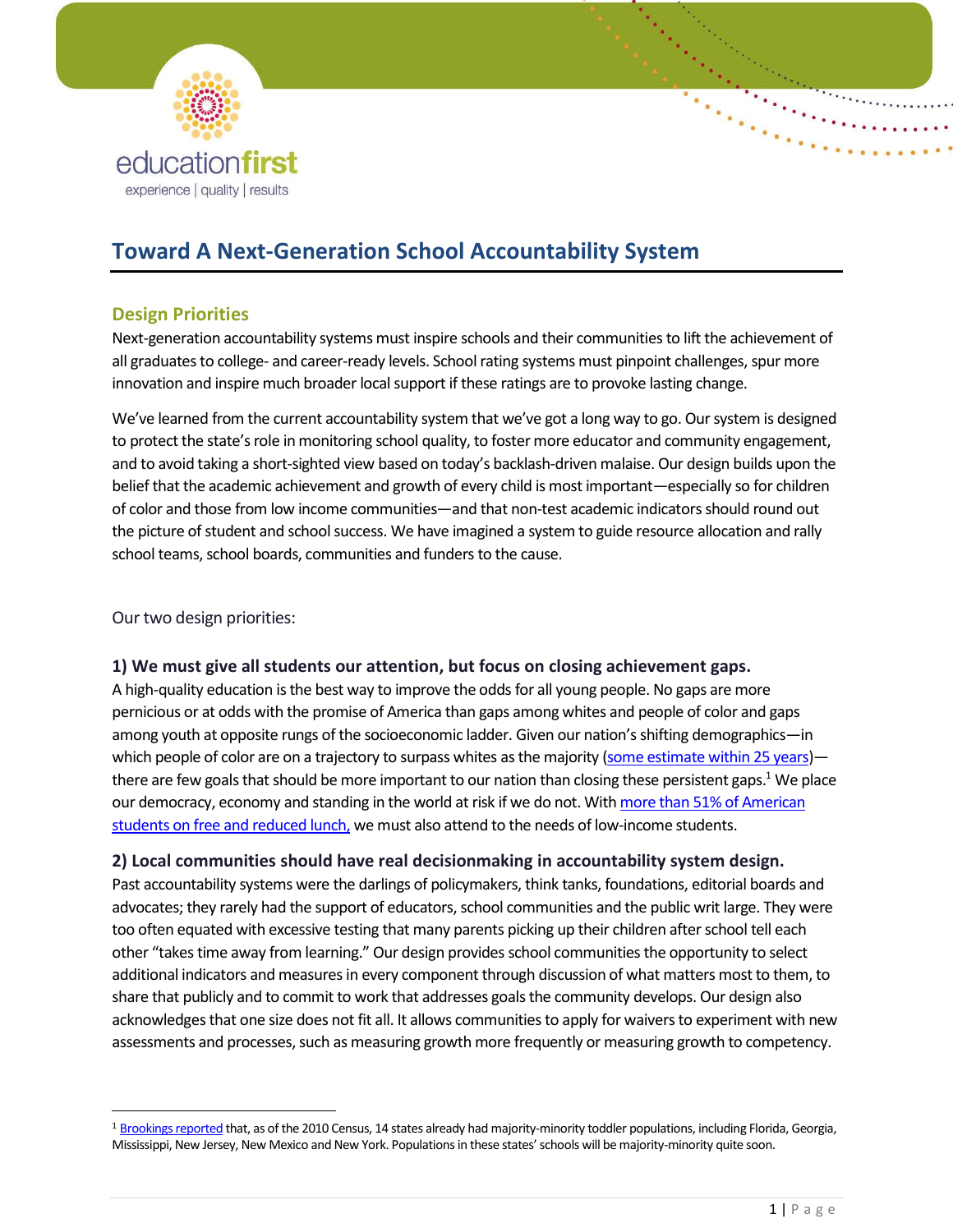Below we detail how the system works for an elementary school with grades PreK-5 in a mid-sized exurban school district with real socioeconomic diversity. In Appendix 2, we offer options for high school indicators.

# **System Overview, Including Summative Scoring and School Ratings**

Our system relies on two scales: state-determined indicators ("base points") and locally-determined indicators ("local points"). Both the state and local indicators are in the four categories required by ESSA: academic achievement, growth, progress toward English language proficiency and student success/school quality.

On the first scale, schools acquire up to 100 "base points" through growth and proficiency on state assessments (80 points), reductions in chronic absenteeism and increases in social-emotional learning (SEL) indicators (20 points). On the second scale, school districts select the indicators for schools to acquire up to 20 "local points" by performing against goals set for each of the same four components. Districts decide, in collaboration with their school communities, what indicators and targets to set. Districts submit plans to the state (or a regional entity like the BOCES in New York or Education Service Centers in Texas) for approval.

Acquiring local points is not an opportunity to recover lost base points. Rather, schools are assigned a performance tier (green, yellow or red) **and** a level (1-10 stars) using **both** their base score **and** their local score. A green, 8-star school can score between 90 and 92 base points and at least 15 local points. Another school might score 15 on the locally selected measures but have its rating dragged down by a score of 60 on its base indicators – making it a red, 3-star school. Schools that have any racial/ethnic subgroup of students that is consistently below the state average for that subgroup, across all indicators with a three-year rolling average, cannot be rated above red/3-stars.

Schools are assigned colors and stars/levels with the table below. Red schools will be subject to interventions determined by the state; yellow schools are the responsibility of local school boards.

| <b>Tier</b>   | Levels   | <b>Base Points</b> | <b>Local Points</b> |
|---------------|----------|--------------------|---------------------|
|               | 10 stars | $>= 96$            | 20                  |
| Green         | 9 stars  | $93 - 95$          | $15 - 19$           |
|               | 8 stars  | $90 - 92$          | $15 - 19$           |
| <b>Yellow</b> | 7 stars  | $80 - 89$          | $15 - 20$           |
|               | 6 stars  | $70 - 79$          | $10 - 14$           |
|               | 5 stars  | $60 - 69$          | $5 - 9$             |
|               | 4 stars  | $60 - 69$          | $0 - 4$             |
| <b>Red</b>    | 3 stars  | <60                | $15 - 20$           |
|               | 2 stars  | <60                | $10 - 14$           |
|               | 1 star   | < 60               | $0 - 9$             |

# **Table 1. Summative scoring & categories<sup>2</sup>**

We envision a clickable "dashboard" reporting results by each component, with clear delineation between performance on state indicators and local indicators, and enabling users to click through for more detail. We've included examples of the "dashboard" reporting below.

 $\overline{a}$ 

<sup>&</sup>lt;sup>2</sup> The Appendix charts 2-4 detail all points and calculations for base points and local points.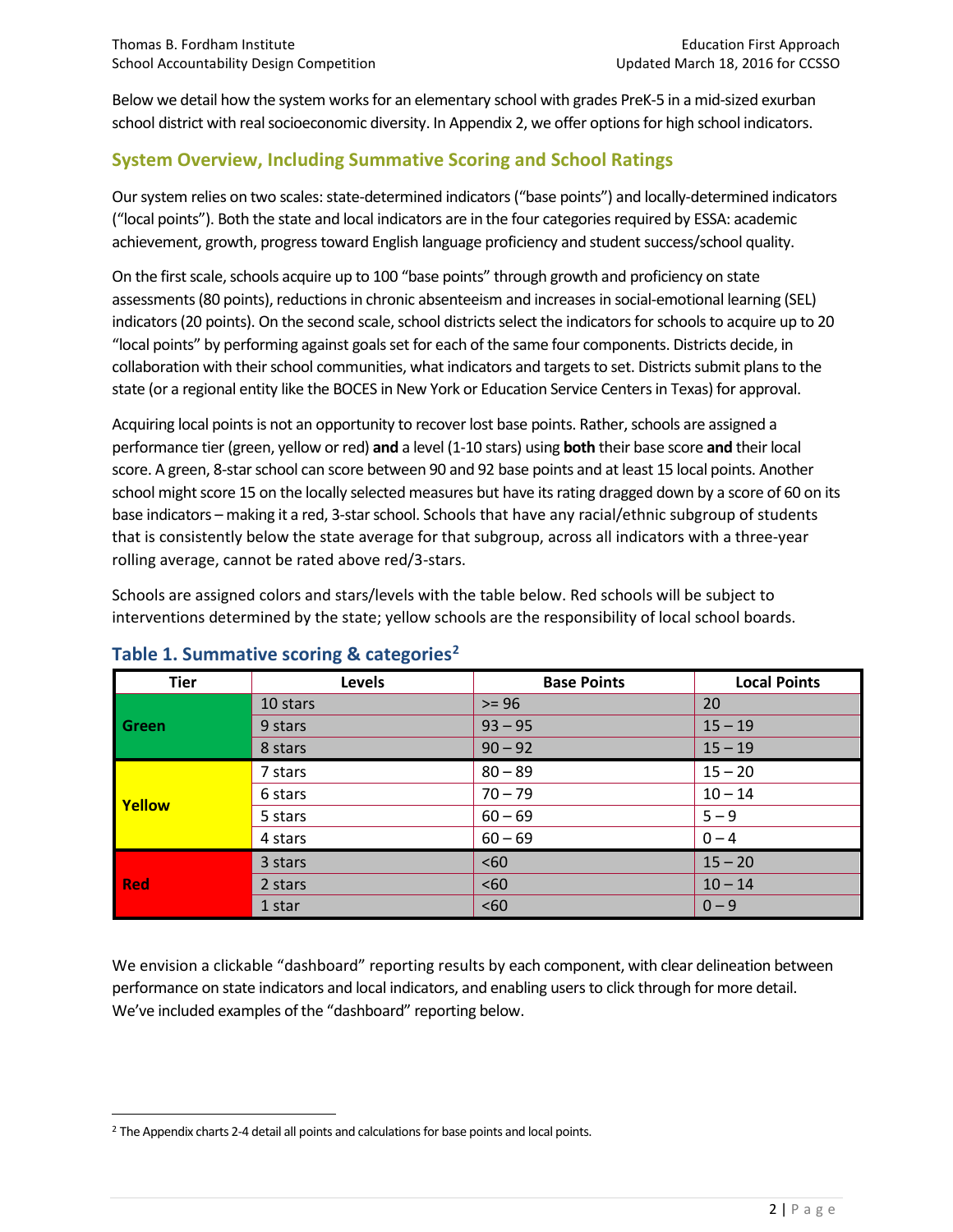# **Components and Indicators: Base Points**

### **Component 1: Academic Achievement**

This component accounts for 30 of 100 base points and relies on rigorous state-developed assessments in English language arts and mathematics in grades 3, 4 and 5, and a state-developed assessment in science in grade 4 or 5. There are four sub-indicators: all students, targeted students, gap-closing and preK-2 literacy. In the 1<sup>st</sup> three sub-indicators, points are weighted (or "pro-rated"), with more points for students achieving above standard and fewer for below standard. The school receives points for the performance of "all students," and it receives additional points for targeted subgroups (defaulted as racial subgroups unless the "n" size is too low or the district can justify to the state other subgroups) and for gap-closing between historically high-performing and low-performing students. Districts select a locally-administered measure for PK-2 literacy from a state-approved list.

### **Component 2: Academic Growth**

This component accounts for 30 of 100 base points. While measuring growth to proficiency might be ideal, our imagined state cannot do this at scale; our default design uses student growth percentiles and awards points equally to mathematics and English language arts for grades 3, 4 and 5, and focuses on subgroups and gap-closing. The school receives points for the performance of "all students," and it receives additional points for the growth of targeted subgroups (defaulted as racial subgroups unless the "n" size is too low or the district can justify to the state other subgroups) and for gap closing between historically high-performing and lower performing groups. Our state allows a waiver process (discussed below) that allows school districts to experiment with growth to proficiency.

### **Component 3: Progress toward English Language Proficiency**

This component accounts for 20 of 100 base points for schools with significant English language learner (ELL) populations, defined as having at least 5 percent of all students designated as ELLs. Schools with ELL populations below 5 percent will count this component as 10 base points (5 for each indicator). Schools with no reportable ELLs will not include this component. For schools below 5 percent or with no ELLs, the points—either 10 or 20—will be distributed equally across components one and two. This component awards schools points for two equally-weighted indicators: ELL proficiency rates, as measured by scores on a state-specific or consortium test (e.g., WIDA's ACCESS), and English learner redesignation rates, measured by the percent of ELLs who are reclassified as English learners within five years of being designated as ELLs. Like the proficiency component, the ELL proficiency indicator is weighted based on proficiency (i.e., 1 for at proficiency, .06 for approaching proficiency, etc.).

### **Component 4: Student Success/School Quality**

 $\overline{\phantom{a}}$ 

This component accounts for 20 out of 100 base points. Students can't achieve if they aren't showing up, nor if their teachers are absent,<sup>3</sup> so our system emphasizes reducing teacher absenteeism (5 points) and reducing chronic student absenteeism (10 points).

The school also earns up to an additional 5 points by meeting a *district-determined* SEL goal measured by a district-selected assessment, such as DESSA.

<sup>&</sup>lt;sup>3</sup> I[n a recent study](http://www.nctq.org/dmsView/RollCall_TeacherAttendance) of the 40 largest metropolitan areas, 16 percent of teachers are chronically absent, missing at least 18 days. [A study](http://www.nctq.org/nctq/research/1190910822841.pdf) by the National Bureau of Economic Research estimates that each 10 days of teacher absences reduce students' mathematics achievement. [A growing body of evidence](http://www.attendanceworks.org/wordpress/wp-content/uploads/2014/03/Attendance-in-the-Early-Grades.pdf) shows that student chronic absenteeism reduces literacy.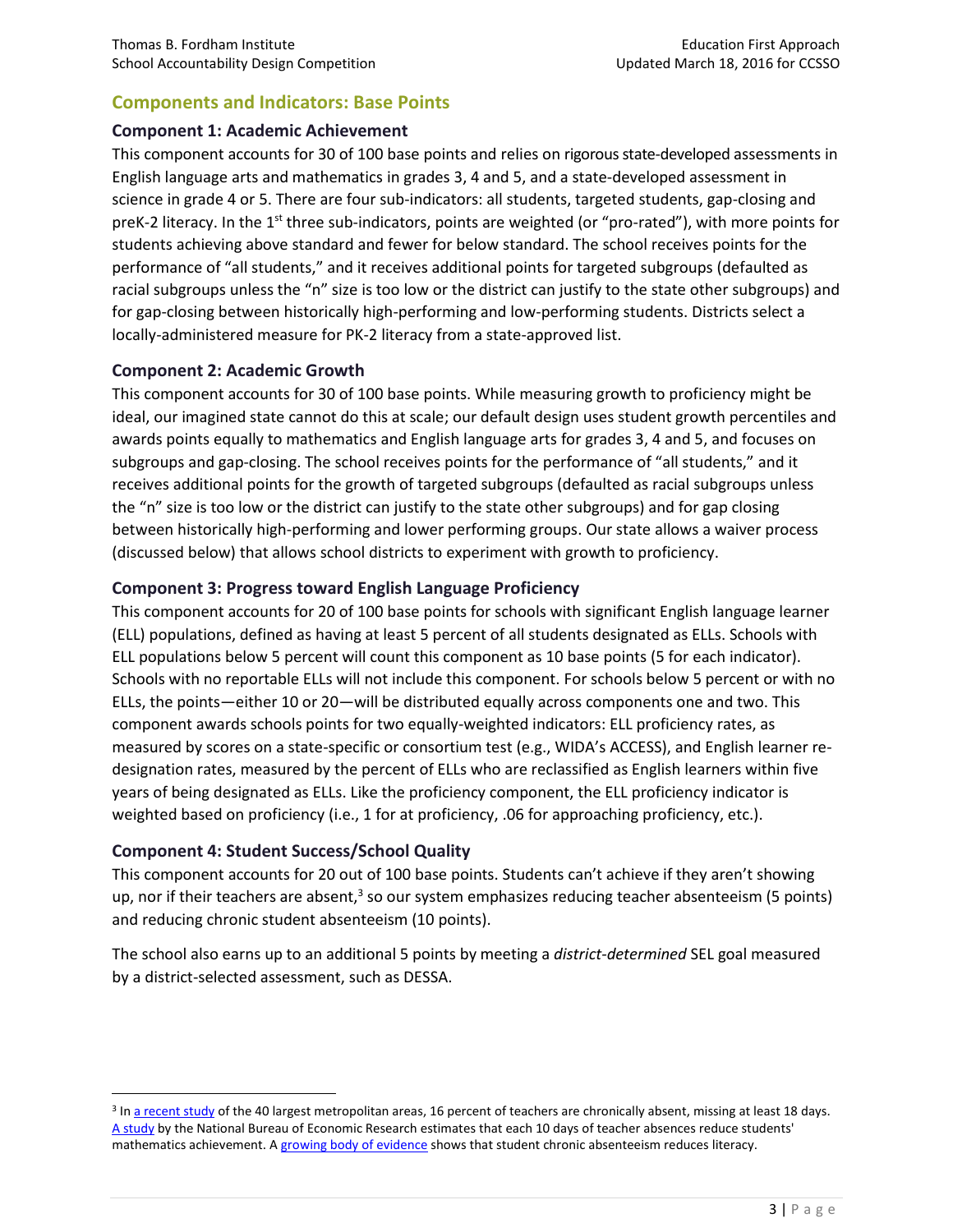### **Dashboard example: Sample base point scale for all schools, statewide<sup>4</sup>**

In this example dashboard, each indicator is shown as a "fuel gauge," with the school's performance (in orange) also compared against the statewide average for "demographically similar schools" (in black).



**Total: 78/100** 

### **Components and Indicators: Local Points**

For each of the four components, school districts select one indicator and one measure. Districts are responsible for ensuring these local measures meet state-determined criteria for quality. An indicator for component one might be 5<sup>th</sup> grade performance in fine arts and the measure a performance task scored using a district rubric. In component two, the district might measure growth in science. Component three could include bi-literacy (language proficiency in English and in another language), or reducing ELL designation rates in three years. In component four, school climate could be measured by questions on the TELL Survey and/or district-led surveys administered to families. Or schools might measure additional SEL goals. For each indicator, the district sets a goal and up to five points are awarded based on performance against the target. Ideally, the district plan lays out school-specific indicators, targets and goals.



# **Dashboard example: Local point scale with district-selected indicators<sup>5</sup>**



l

<sup>4</sup> The Appendix charts 2-4 detail all points and calculations for base points and local points.

<sup>5</sup> The Appendix charts 2-4 detail all points and calculations for base points and local points.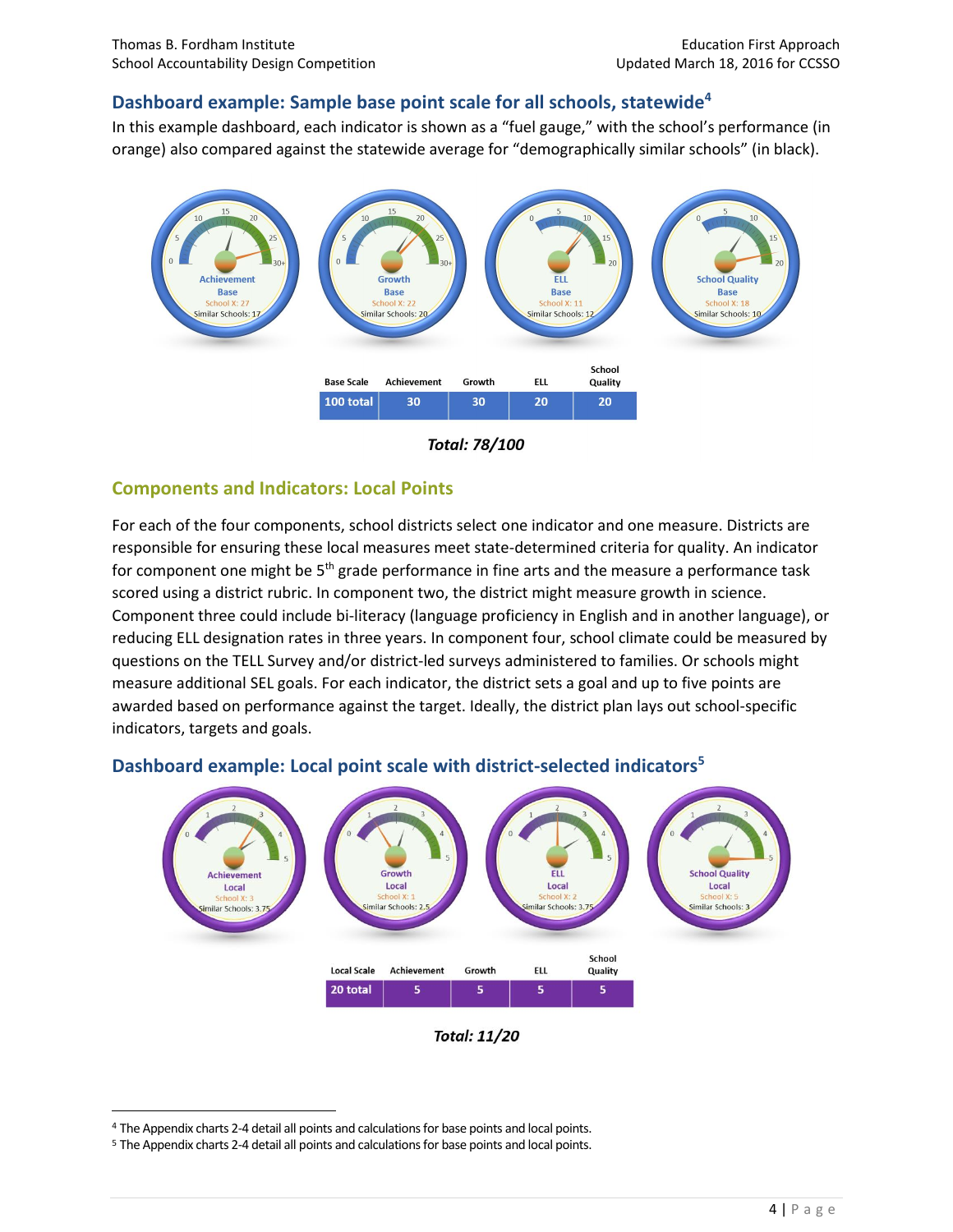# **Waivers for Innovation**

Our waiver process is for districts that have the capacity and commitment to innovate. It invites districts to go beyond the growth and achievement components of the default state plan, while still using some of the state's year-end assessments as a public check.

The waiver process requires districts to:

- Select one state assessment in 3-5 for English language arts, one in 3-5 for mathematics for component one (plus science) and component two.
- **IDED 19 IDENTIFY MEASURES 1** Tone or more subject areas beyond the state assessments. The district could use portfolios and/or competency-based assessmentsin PK-5. It might experiment with assessments administered more frequently than annually or measure growth against competency, not age.
- **Propose new calculations and weights for each measure.**
- Submit a sampling of tasks, rubrics and processes the school/district will use to score measures, such as procedures for quality assurance, multiple scorers, etc.
- **Submit its quality control plan for scorers and to assure validity and reliability of the measures.**

State responsibilities include:

- **Approving the waiver plan and publicly reporting on the district's tools and processes.**
- **Inspecting the results to make sure the assessments are being scored accurately.**
- Providing technical assistance on assessment development/selection and scoring.

### **Conclusion**

We began by imagining that next generation accountability systems can be an inspiration to school communities, engaging them in efforts to improve achievement for all while making sure that we are delivering on the promise of America. Here is how we think the system we've presented does that:

### **Gap Closing**

- Both achievement and growth components weight gap closing. Nineteen of 100 base points are earned by gap closing. This means that low-income students and youth of color count more than middle- or upper-class white students. We don't apologize for that. Lifting people out of poverty and making sure that all students regardless of race achieve are among our greatest priorities.
- The system requires each school to address racial and socioeconomic gaps as subgroups as well, unless there are none or there is too little racial or socioeconomic diversity in the school.

### **Local Choice and Engagement**

- Districts decide the details of its plan and submit the plan to the state.
- Districts and school communities choose a PK-2 literacy measure and goal.
- **Districts and school communities select additional indicators and goals for academic achievement,** growth, English language proficiency and student success/school quality. Within the district, some schools might use common measures for discipline/suspension rates; other schools might share common measures on working conditions.
- **Districts can apply for a waiver to use additional measures for growth and achievement.**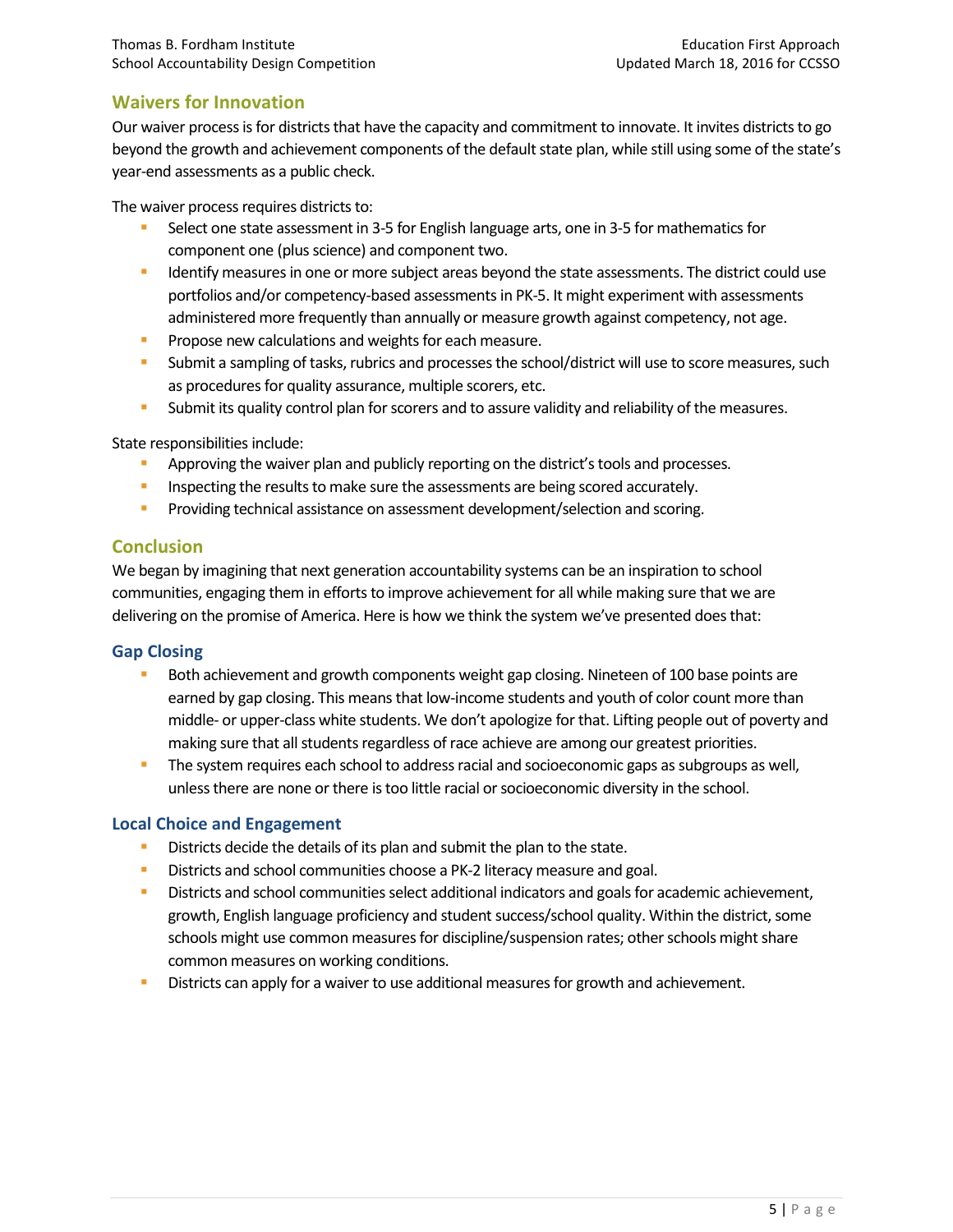$\overline{\phantom{a}}$ 

# **Appendix 1: Accountability System Component and Calculation Details**

### **Table 2. Base components, indicators & points breakdown**

| <b>Base Components</b>                                | <b>Indicators</b>                                                    | <b>Student Groups</b>                              | <b>Points</b>                            |  |
|-------------------------------------------------------|----------------------------------------------------------------------|----------------------------------------------------|------------------------------------------|--|
| <b>Total Base Points: 100</b>                         |                                                                      |                                                    |                                          |  |
| <b>Component 1: Academic</b>                          | Reading/ELA proficiency in<br>grades 3-5                             | $\rightarrow$ All students <sup>6</sup>            | $\rightarrow$ 3                          |  |
| achievement (as                                       |                                                                      | $\rightarrow$ Targeted subgroups <sup>7</sup>      | $\rightarrow$ 3                          |  |
| measured by<br>proficiency)                           |                                                                      | Gap closing <sup>8</sup><br>$\rightarrow$          | $\overline{3}$<br>$\rightarrow$          |  |
| $\rightarrow$ 30 total base points                    |                                                                      | PK-2 literacy (district-selected)<br>$\rightarrow$ | 3<br>$\rightarrow$                       |  |
|                                                       |                                                                      | $\rightarrow$ All students                         | $\rightarrow$ 3                          |  |
|                                                       | Math proficiency in grades 3-5                                       | Targeted subgroups<br>$\rightarrow$                | $\rightarrow$ 3                          |  |
|                                                       |                                                                      | Gap closing<br>$\rightarrow$                       | $\rightarrow$ 3                          |  |
|                                                       | Science proficiency in at least<br>one grade (3, 4 or 5)             | All students<br>$\rightarrow$                      | $\rightarrow$ 3                          |  |
|                                                       |                                                                      | Targeted subgroups<br>$\rightarrow$                | $\overline{\mathbf{3}}$<br>$\rightarrow$ |  |
|                                                       |                                                                      | Gap closing<br>$\rightarrow$                       | $\rightarrow$ 3                          |  |
| <b>Component 2: Student</b>                           | Reading/ELA proficiency in<br>grades 3-5                             | $\rightarrow$ All students                         | $\rightarrow$ 5                          |  |
| growth (as measured by<br>student growth              |                                                                      | Targeted subgroups<br>$\rightarrow$                | $\rightarrow$ 5                          |  |
| percentiles)                                          |                                                                      | Gap closing<br>$\rightarrow$                       | $\rightarrow$ 5                          |  |
| $\rightarrow$ 30 total base points                    | Math proficiency in grades 3-5                                       | $\rightarrow$ All students                         | 5<br>$\rightarrow$                       |  |
|                                                       |                                                                      | Targeted subgroups<br>$\rightarrow$                | $\rightarrow$ 5                          |  |
|                                                       |                                                                      | Gap closing<br>$\rightarrow$                       | 5<br>$\rightarrow$                       |  |
| <b>Component 3: English</b>                           | ELL proficiency rates                                                | <b>ELL students</b><br>$\rightarrow$               | $\rightarrow$ 10                         |  |
| language proficiency                                  | English learner designation                                          | ELL students (re-designated<br>$\rightarrow$       | $\rightarrow$ 10                         |  |
| $\rightarrow$ 20 total base points                    | rates $9$                                                            | and non-redesignated)                              |                                          |  |
| <b>Component 4: Student</b><br>success/school quality | Student absenteeism rate <sup>10</sup>                               | $\rightarrow$ All students                         | $\rightarrow$ 10                         |  |
| $\rightarrow$ 20 total base points                    | Teacher absenteeism rate                                             | $\rightarrow$ All teachers                         | 5<br>$\rightarrow$                       |  |
|                                                       | Non-cognitive or SEL<br>competencies (district-<br>selected measure) | $\rightarrow$ All students                         | $\rightarrow$ 5                          |  |

<sup>6</sup> Each "all students" and "targeted subgroups" indicator for Component 1 is weighted based on Table 4 below. Schools can earn more than 3 points per indicator if many students score at the advanced (i.e., highest) achievement level.

 $^7$  The state default system selects race/ethnic subgroups against white students and low-income against all students.

<sup>&</sup>lt;sup>8</sup> As measured by the change in the difference in percentage of students at or above proficiency for the subgroup with the highest proficiency and the subgroup with the lowest proficiency. This indicator uses a 5-year average gap between each subgroup as the base for comparison.

<sup>9</sup> As measured by: The number of all ELLs who re-designate at the school in the current year (no matter how long they've been English learners), divided by the number of all ELLs who re-designate at the school in the current year + all 5-year-plus non-redesignated ELLs at the school.

 $10$  Emphasis is reducing chronic absenteeism. Measured by the percentage of student population that has been absent 10 percent or more of the school year (excused and unexcused combined). This indicator will use an index that awards points (up to 10) based on the school's rate (e.g., 0-1% = 10 points, 1.1-2% - 9 points) and based on state historical data for absence rates. Same calculation for teachers.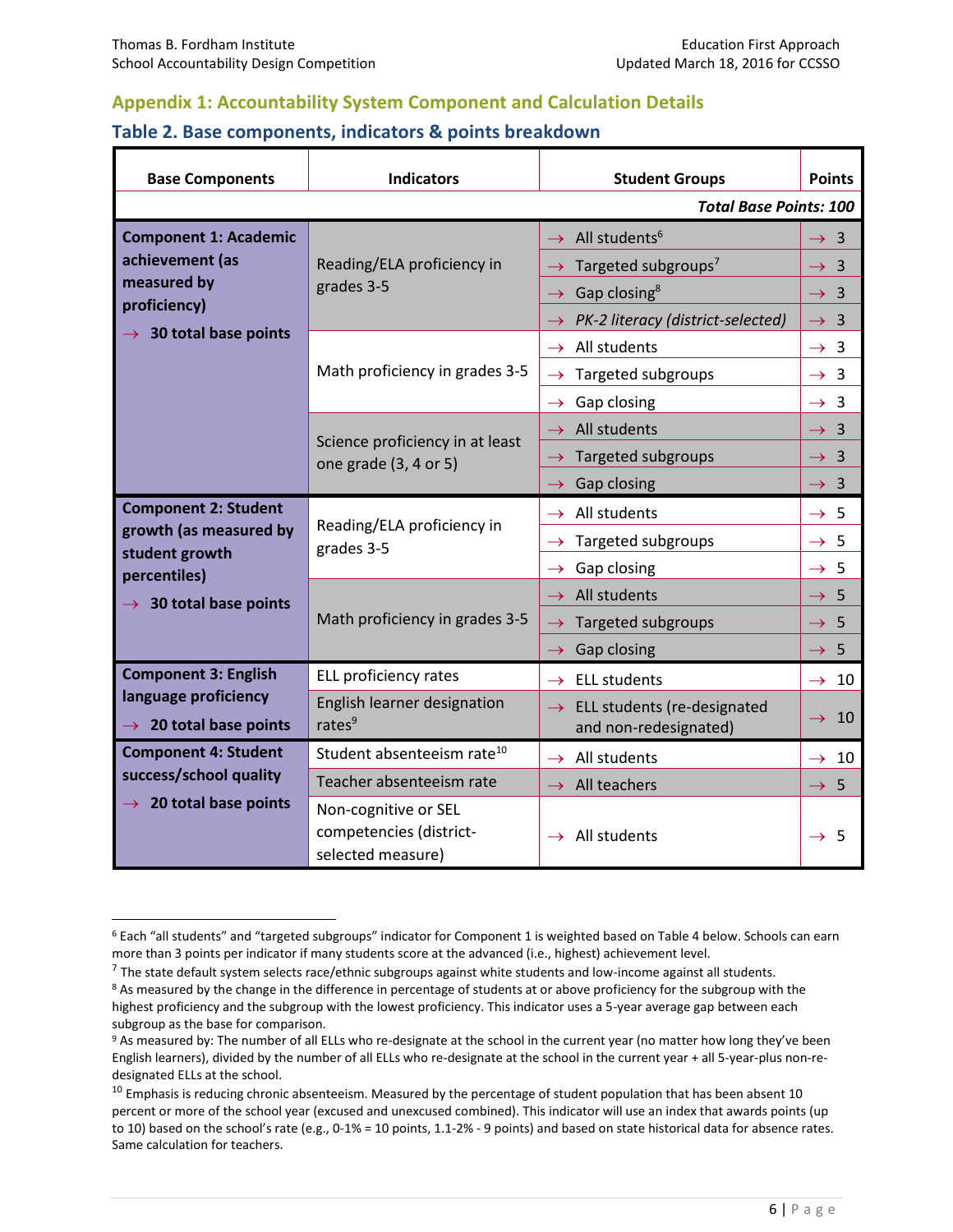# **Table 3. Local components, indicators & points breakdown**

| <b>Local Components</b>               | <b>Indicators</b>        | <b>Student Groups</b> | <b>Points</b><br><b>Total Local Points: 20</b> |
|---------------------------------------|--------------------------|-----------------------|------------------------------------------------|
|                                       |                          |                       |                                                |
| <b>Achievement</b>                    | District selected        | District selected     | $\rightarrow$ 5                                |
| Growth                                | District selected        | District selected     | - 5<br>$\rightarrow$                           |
| <b>English Language Learners</b>      | <b>District selected</b> | District selected     | -5<br>$\rightarrow$                            |
| <b>Student success/school quality</b> | District selected        | District selected     |                                                |

# **Table 4. Example of weighting proficiency by achievement level**

| <b>Achievement Level</b> | # Students | (multiplied by)           | Weight | (equals)     | <b>Points</b> |
|--------------------------|------------|---------------------------|--------|--------------|---------------|
| Four (advanced)          | 20         | X                         | 1.2    | $=$          | 24            |
| Three (proficient)       | 50         | x                         | 1.0    | $\equiv$     | 50            |
| Two (approaching)        | 20         | $\boldsymbol{\mathsf{x}}$ | 0.6    | $=$          | 12            |
| One (beginning)          | 10         | x                         |        | $=$          | 0             |
|                          |            |                           |        | <b>Total</b> | 86            |

To calculate weighted points for each "All students" and "Targeted subgroups" indicator in Component 1:

| (total points from Table 4 above)                             | 86            |     |
|---------------------------------------------------------------|---------------|-----|
|                                                               | divided by    |     |
| (total possible points if all students scored at level three) |               | 100 |
|                                                               | $= 0.86$      |     |
| (indicator's weight)                                          | multiplied by |     |
|                                                               |               |     |

= **2.58 points in indicator** (out of 3)